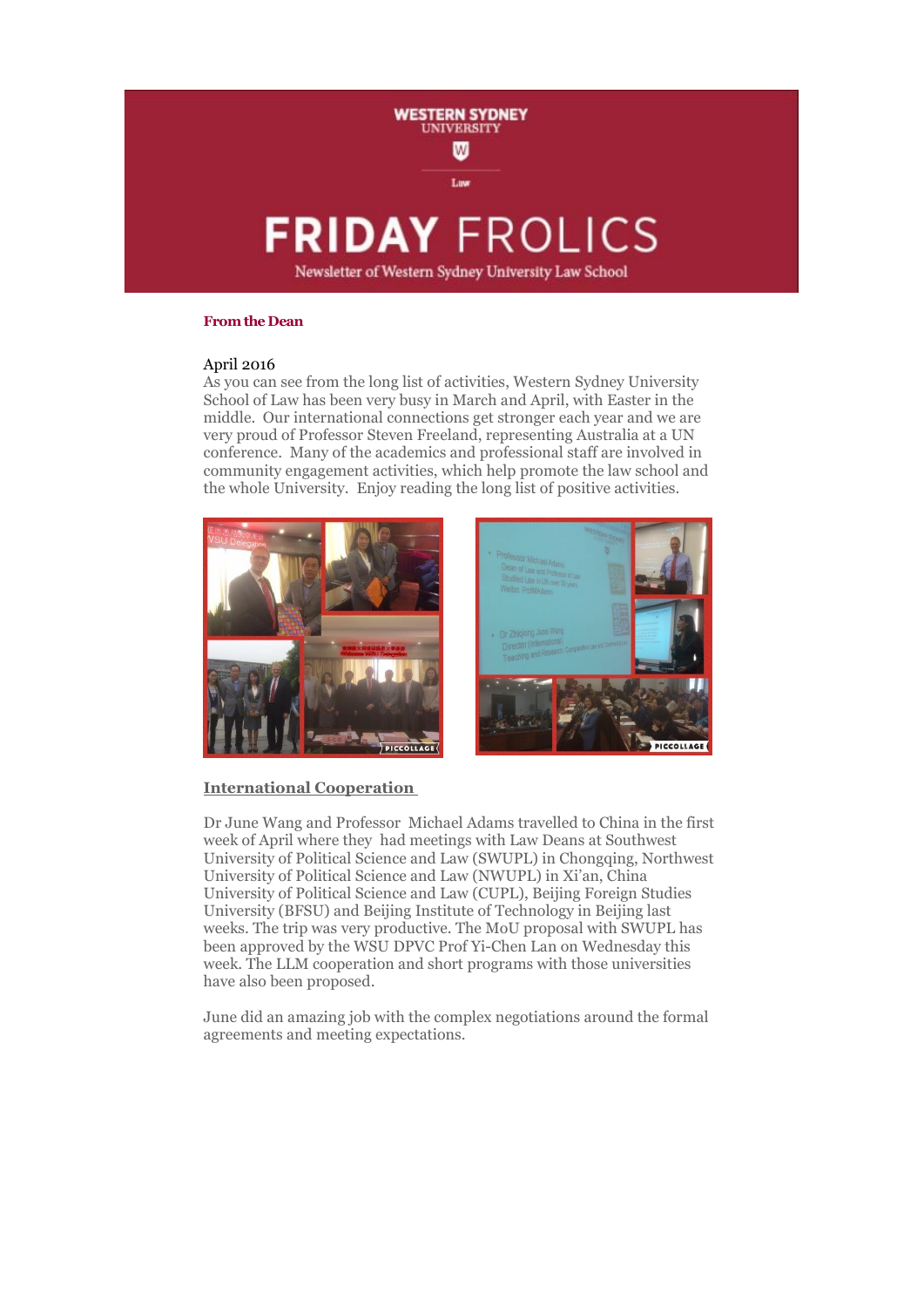

It was great to see so many law colleagues at the School of Business and School of Law graduation. Congratulations to 71 undergraduate LLB graduates, including first class honours and University medal to Taylor McDonald.

It was great to see Prof Donna Craig get to read out the thesis of her principal PhD student, Dr Kip Werren, entitled "Utilising taxation incentives to promote private sector funded conservation" – with co-supervision by Prof Paul Martin (UNE) and A/Prof Scott Mann. This was a great occasion under the new Western branding

# **Good News - Staff and Students**

## **Sue Field**

Sue has been invited by the President of the Australian Law Reform Commission to join the ALRC Advisory Committee for Protecting the Rights of Older Australians from Abuse.

### **Julie Evans**

Julie has been selected as a member of the Single Point of Contact Working Group - Service Unlimited Project - the aim of this group is to Creating a single point of access for students, staff and visitors in order to provide a seamless experience across the wide range of University services

# **Lynda Holden**

Lynda has been asked to be a board member of YENU ALLOWAH which is an early childhood centre for First Peoples at Mt Druitt.

### **Steven Freeland**

Professsor Freeland was been formally invited by DFAT to join the Australian Government's official delegation to the fifty-fifth session of the United Nations Committee on the Peaceful Uses of Outer Space (COPUOS) Legal Subcommittee, held at the United Nations in Vienna from 4-15 April 2016.

The session was attended by the 90 Member States of COPUOS, as well as another approximately 100 observer States, international intergovernmental organisations and non-governmental organisations.



**Western Sydney University Law Alumni Association - 2016-2018 Executive Committee**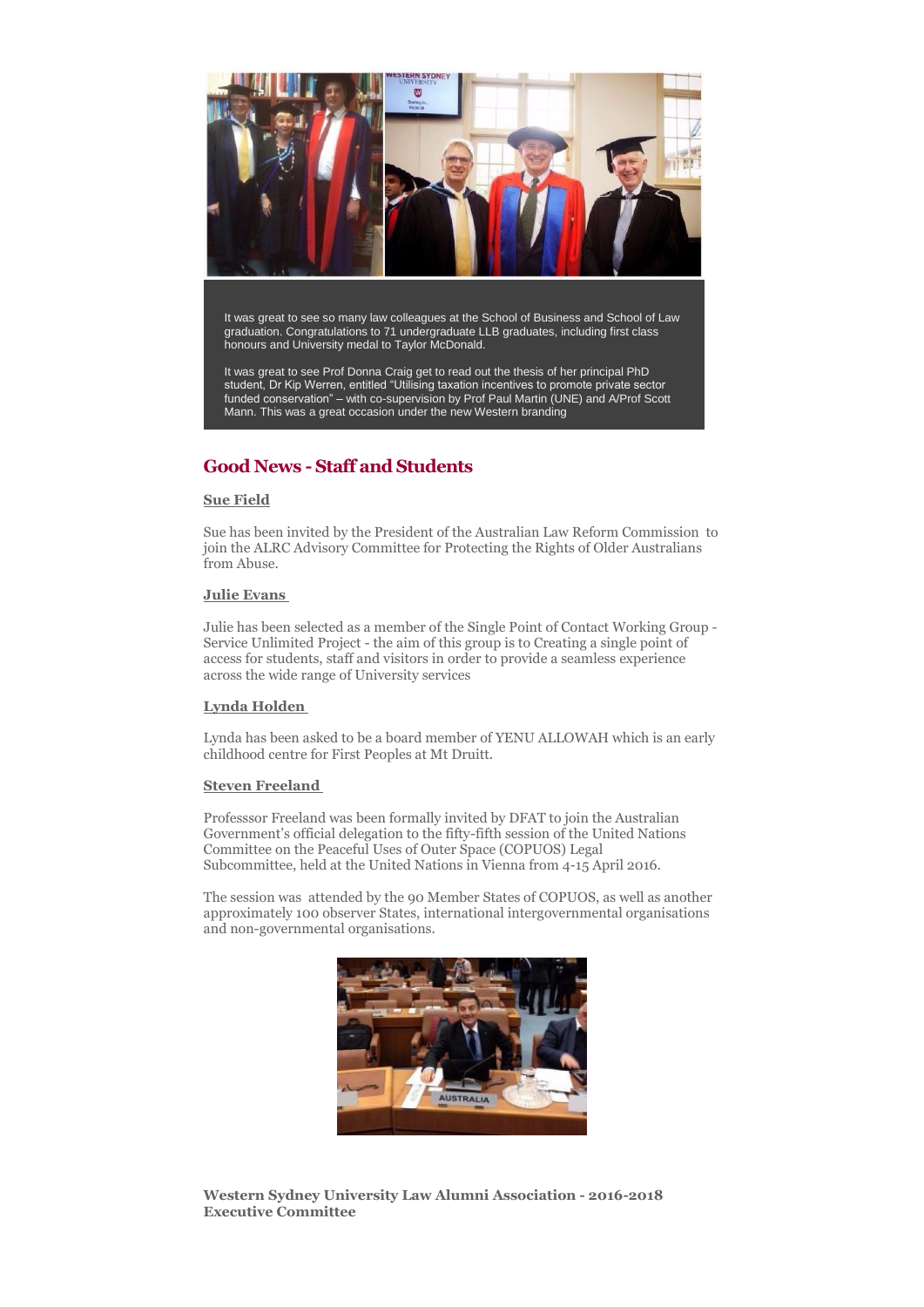Congratulations to all who successfully nominated for positions on the Executive Committee of the WSULAA for the 2016-2018 term. Following the recent Annual General Meeting,the following committee was announced:

President - David Saliba Vice President - Jason Donnelly Treasurer - Jonathan Adamopoulos Assistant Treasurer - Timothy McGrath Secretary - Alex Djurdjevic Assistant Secretary - Kieran Ginges Councillor - Taylor Macdonald Councillor - Tim Williams Councillor - Rami Yousif

School of Law Representative - John Juriansz WSU Law Students' Association Representative - Andrew Olivares Patron - The Honourable Brian Sully AM QC

#### **Adjunct Fellow Suzanne Howarth**

Congratulations to our Adjunct Fellow, Suzanne Howarth who has obtained national accreditation as a mediator. Suzanne will be registering with the Conflict Resolution Service in Canberra.

### **Adjunct Professor Mr Sully AM QC**

In March, a number of us gathered together in the Law School staff room at Campbelltown for a most enjoyable lunch. The occasion was the 80th birthday of our esteemed Adjunct Professor Mr Sully AM QC. His continuing vitality and enthusiasm for teaching is remarkable and much appreciated by all of us. Of equal remarkability is the secret Kerrie Manning has been keeping - she is an absolutely masterful cake maker and decorator. The likeness between Mr Sully and his icing sugar 'avatar' is uncanny, to which the photographs will attest. The lunch was enlivened by a gracious speech by the man of honour, his Honour.





# **Research**

#### **Mr Luke Beck**

Luke Beck's research was cited in the Australian Law Reform Commission's *Traditional Rights and Freedoms - Encroachments by Commonwealth Laws* (ALRC Report 129, 2 March 2016) in the chapter on freedom of religion.

#### **Research Seminar**

On 16 March 2016, Dr Laura Horn & Professor Donna Craig presented such a wonderful demonstration of why we need to resist the ERA conclusion our research is not world class. We have many world class scholars whose research is easily world class and above. We just need to ensure we showcase it effectively. Thanks to both of you for a stimulating and provocative presentation. And how wonderful to see a full house of staff and students!

# **Publications**

**Professor Michael Adams**

'Professor Michael Adams publication in the [conversation](https://theconversation.com/asic-v-anz-rate-rigging-case-will-be-one-of-epic-proportions-55932) 'ASIC v ANZ rate-rigging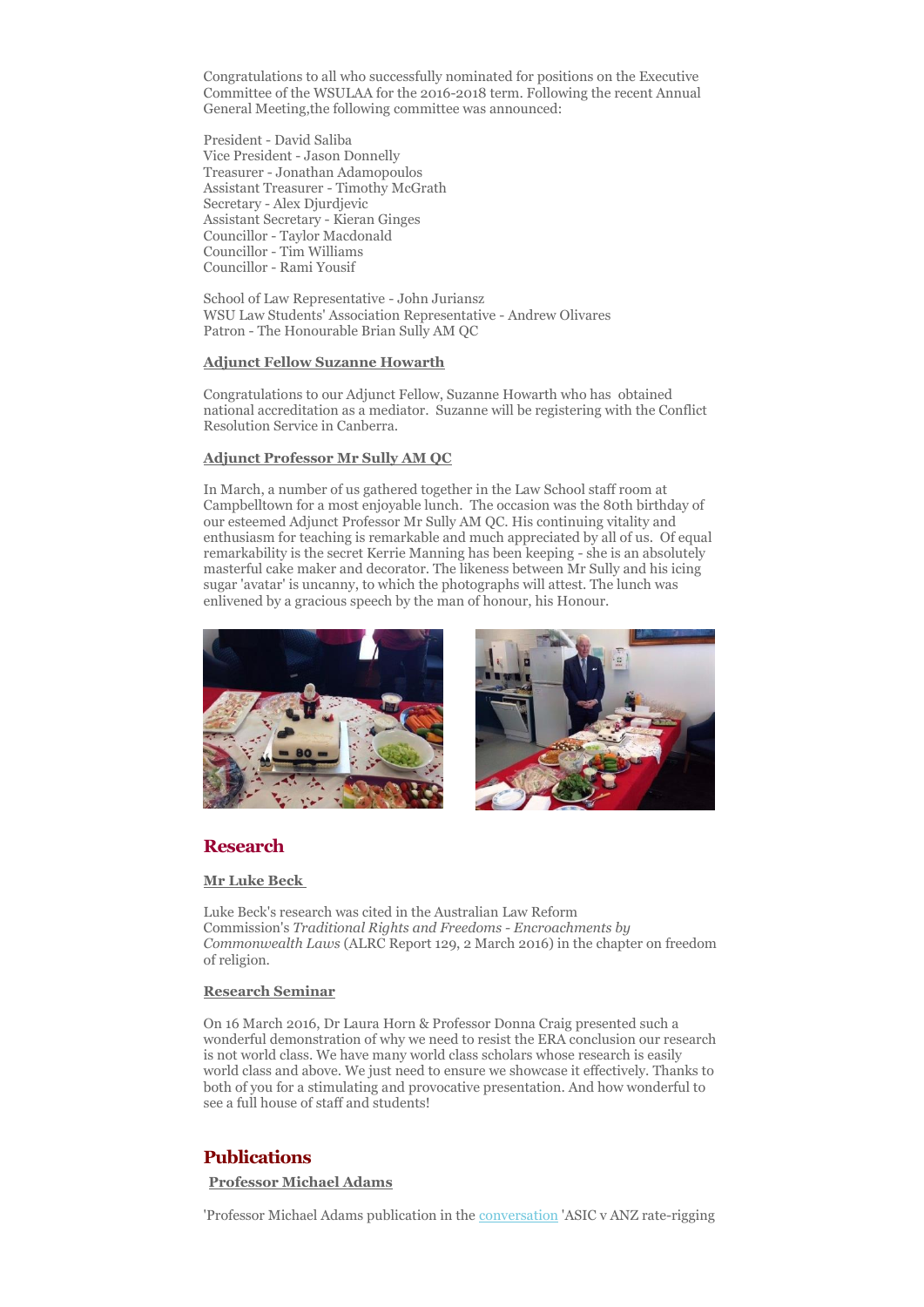case will be one epic proportions'

#### **Dr Thilla Rajaretnam**

Thilla has co-authored and published an article, KL Alex Lau, Thilla Rajaretnam and Angus Young, "Mis-selling of financial products in Hong Kong: the problem, limitation and a proposition'' (2016) 37(4) *The Company Lawyer*, 104-112.

#### **Dr Elfriede Sangkhul**

Dr Sangkhul has had published a book chapter entitled, Modernising Transfer Pricing Rules: As useful as moving the deckchairs on the Titanic, published in the book, *Business, Economics and Mercantile Law: Selected Issues,* published by the Athens Institute for Education and Research, 2016.

#### **Elen Seymour**

E. Seymour 'Australian Charities and Not-for-profits Commission update' Alternative Law Journal (2016) 41(1) 66

#### **Professor Steven Freeland**

Publication of *Annotated Leading Cases of International Criminal Tribunals: Special Court for Sierra Leone 2009-2011* (Volume 47)**,** 2016 Intersentia, Antwerp, Belgium (ISBN 978-1-78068-285-3) (with Andre Klip) (794 pages)

### **Media**

#### **Professor Steven Freeland**

Interviewed on 'Blueprint for Living' on [ABC Radio National](http://www.abc.net.au/radionational/programs/blueprintforliving/space-tourism/7319828) about the future of space tourism, 16 April 2016

Quoted in "It's always next year: the long wait to realise the dream of space tourism', *[ABC Online](http://www.abc.net.au/radionational/programs/blueprintforliving/the-long-wait-to-realise-the-dream-of-space-tourism/7323136)*, 15 April 2016

# **Engagement**

#### **Professor Steven Freeland**

Public lecture (by invitation) 'Military Launches, Space Debris and the Environment: Avoiding Conflict in Space?', sponsored by the Faculty of Political Science, Department of Peace Studies, University of Belgrade, Belgrade, Serbia, 18 April 2016.

Public lecture (by invitation) 'Space, technology and International Humanitarian Law: Irreconcilable or Complimentary?', sponsored by the Faculty of Political Science, Department of International Relations, University of Belgrade, Belgrade, Serbia, 19 April 2016.

Faculty Presentation (invited) 'Crimes against the Environment: Relevance for the Balkans War?', Faculty of Law, University of Belgrade, Belgrade, Serbia, 18 April 2016.

Presentation (by invitation) 'Challenges posed for International and National Space Law by Technology Development', at Symposium entitled 'Challenges to International Law on the threshold of Unispace+50', organised by the Permanent Mission of Argentina in Vienna, 55th session of the Legal Subcommittee of the United Nations Committee on the Peaceful Uses of Outer Space (UNCOPUOS), United Nations, Vienna, 8 April 2016.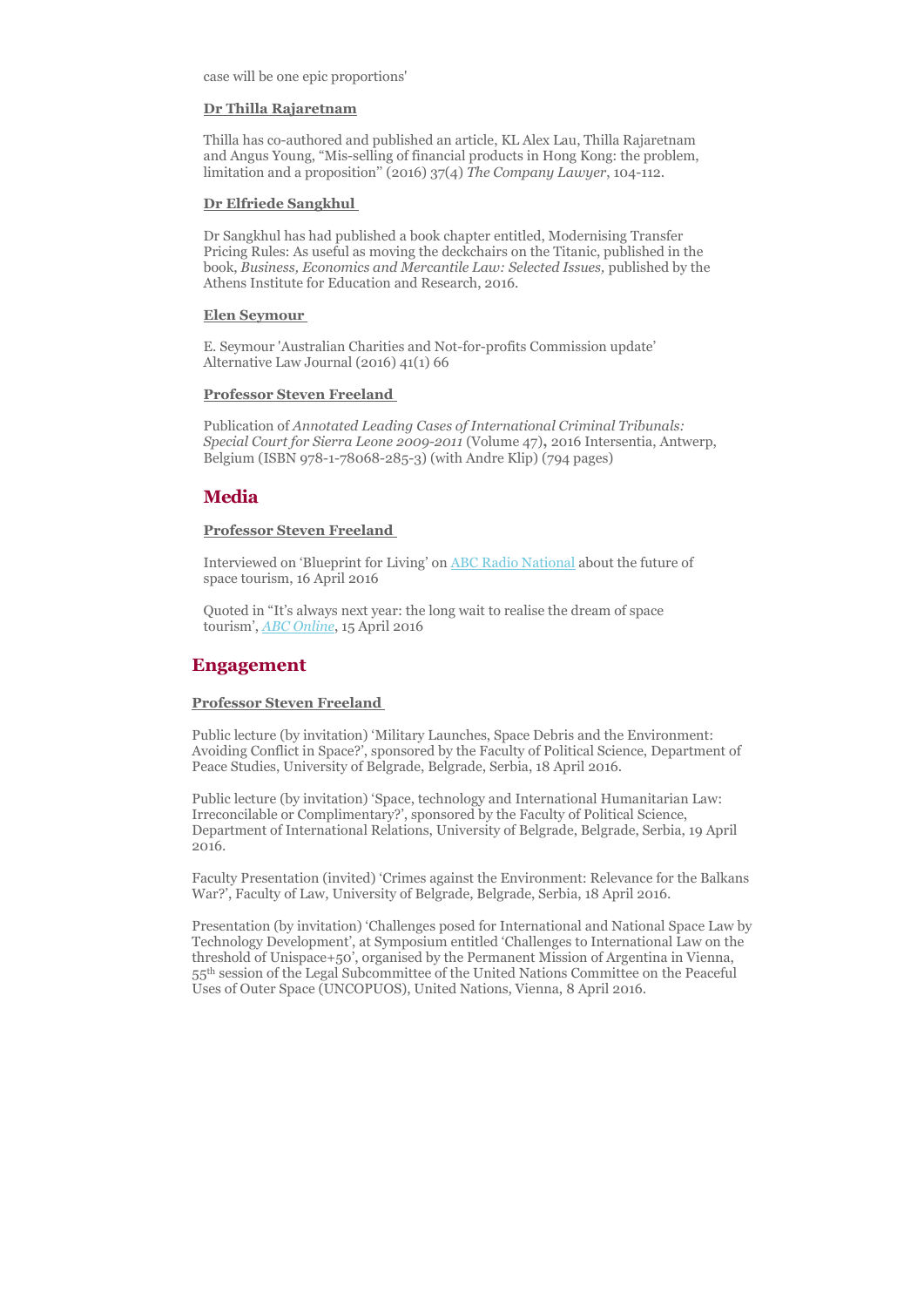

# **Next free comminity information session**

Car Accidents, Insurance & Debt Presenters: Katherine Boyle, Solicitor Parramatta Community Justice Clinic Clare Mangiokas, Solicitor Macquarie Legal Centre

This information session will be held on Monday 23 May 2016 at 10.30am – 12:30 pm

VENUE: Community Migrant Resource Centre, Level 4, 1 Horwood Place, Parramatta NSW 2150 CATERING Light refreshments RSVP: Monday 9 May 2016 E:pcjc@westernsydney.edu.au P: 02 8688 7873

### **Professor Michael Adams**

On 14th March 2016, Professor Michael Adams, with Dr Tom Hickie and Ian Lloyd QC, made a submission to the Commonwealth Senate Economics Reference Committee on its "Inquiry into the penalties for white collar crime". Available on Senate's website.

#### **Jason Donnelly**

Jason Donnelly, "Legal Studies, Law and the Legal Profession: Synthesis of Principles", King's School Lecture, 12 April 2016.

Upon special invitation from Mr Christopher Bradbury (Head Teacher and House Master of History and Legal Studies at the King's School), Jason was invited to give a lecture to members of the King's School on contemporary issues related to social justice and the law. The lecture ran for about 1.5 hours. Jason also spoke about the benefits of studying law at Western Sydney University, and practical aspects of life in the law as an academic and barrister.

#### **2016 First Year Information Evening**

Nikki Bromberger, Lucy Robinson, John Juriansz and Michael Adams, all spoke at the Law Students Association "2016 First Year Information Evening" on the 16th March. About 50 new law students attended and was hosted by the LSA general manager, Winnie Jobanputra and included a session on mental health and wellbeing by Jerome Doraisamy and promotion of the student magazine, by Maria Yelavich.

### **Sue Field**

Sue Field recently reported on her research findings relating to substitute decision making instruments and financial institutions at the National Dementia Conference in Brisbane.

Sue Field and Professor Michael Adams recently met with Professor Michael Ganner from the School of Law at the University of Innsbruck, visiting as part of his research into adult guardianship in four jurisdictions, Germany, Austria, New Zealand and Australia.

### **Lynda Holden**

Lynda is currently running a campaign in the Daily Telegraph to have safer accommodation for children using long day care centres.

Lynda provides pro bono work for Salvo Legals on Thursday night in Parramatta.